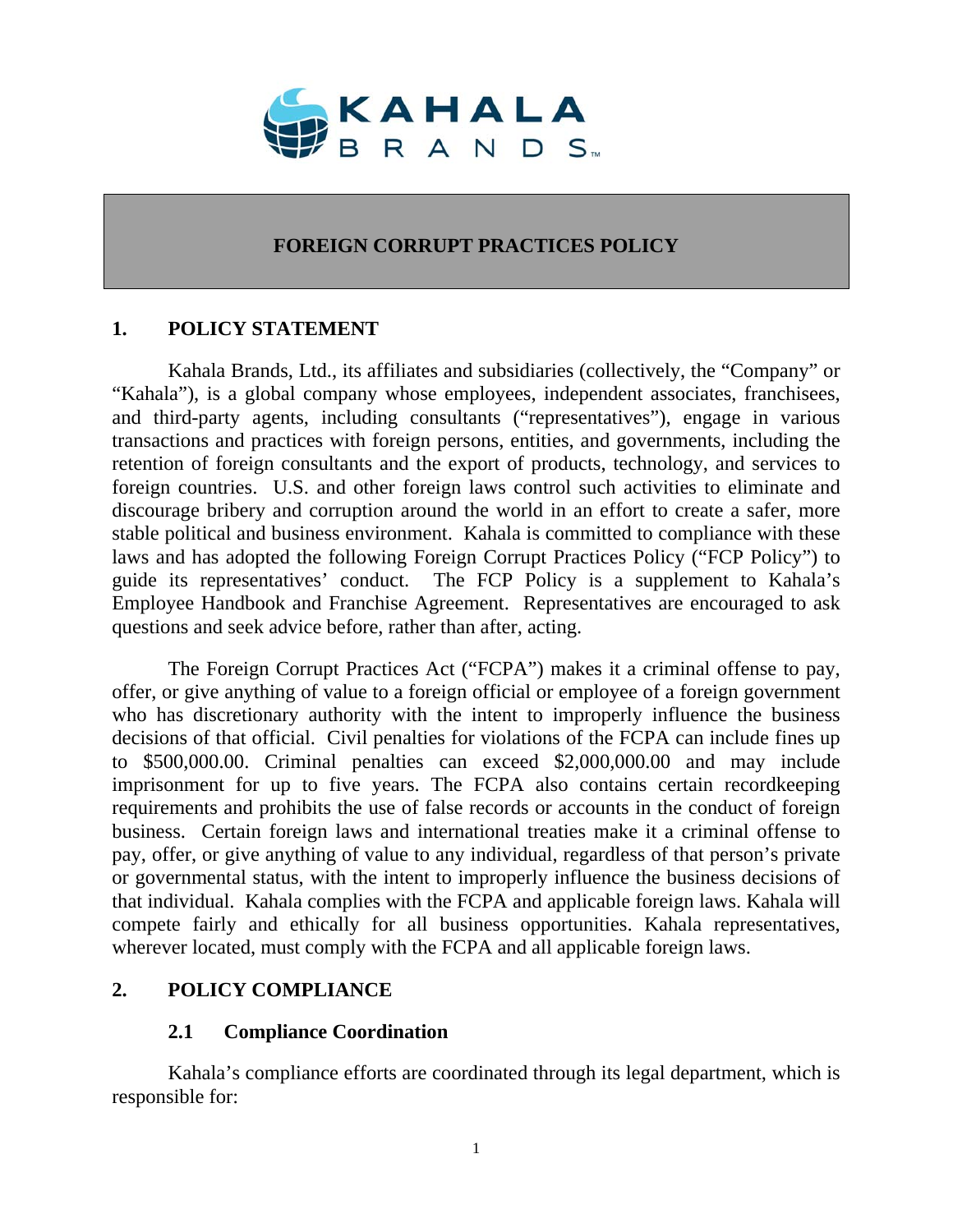2.1.1 Coordinating with stakeholder representatives from the legal, marketing, sales, human resources, and accounting departments to implement this policy.

2.1.2 Ensuring that international business agreements (*e.g*., franchise, sales, consultants, independent contracting, distribution, agency, joint venture) have the appropriate contractual clauses consistent with this policy.

2.1.3 Rendering yearly reports to the Board of Directors regarding Kahala's compliance with U.S. and other foreign laws governing foreign transactions and practices.

2.1.4 Reporting known or suspected violations of U.S. laws governing foreign transactions and practices to a designated member of the Company's Board of Directors.

2.1.5 Overseeing the coordination of Kahala's responses to regulatory agency inquiries or requests for information.

- 2.1.6 Ensuring that this policy is updated with any changes in the law.
- 2.1.7 Monitoring the effectiveness of this policy.
- 2.1.8 Coordinating periodic internal audits of compliance with this policy.

## **2.2 Audits and Reports**

Kahala's, or its parent's company's, Chief Executive Officer, President, or legal counsel may direct audits as needed to further ensure compliance with this policy. A report including findings and recommendations of each such audit shall be presented to the Board of Directors for review and approval. The Board of Directors may adopt any recommendations presented, which may include additional measures to correct any weaknesses or problems observed during the audits.

## **2.3 Training**

2.3.1 The success of this policy depends on Kahala representatives developing a clear understanding of applicable laws.

2.3.2 Kahala will regularly send key staff to seminars conducted by regulatory agencies. Kahala will also require designated representatives to attend compliance training.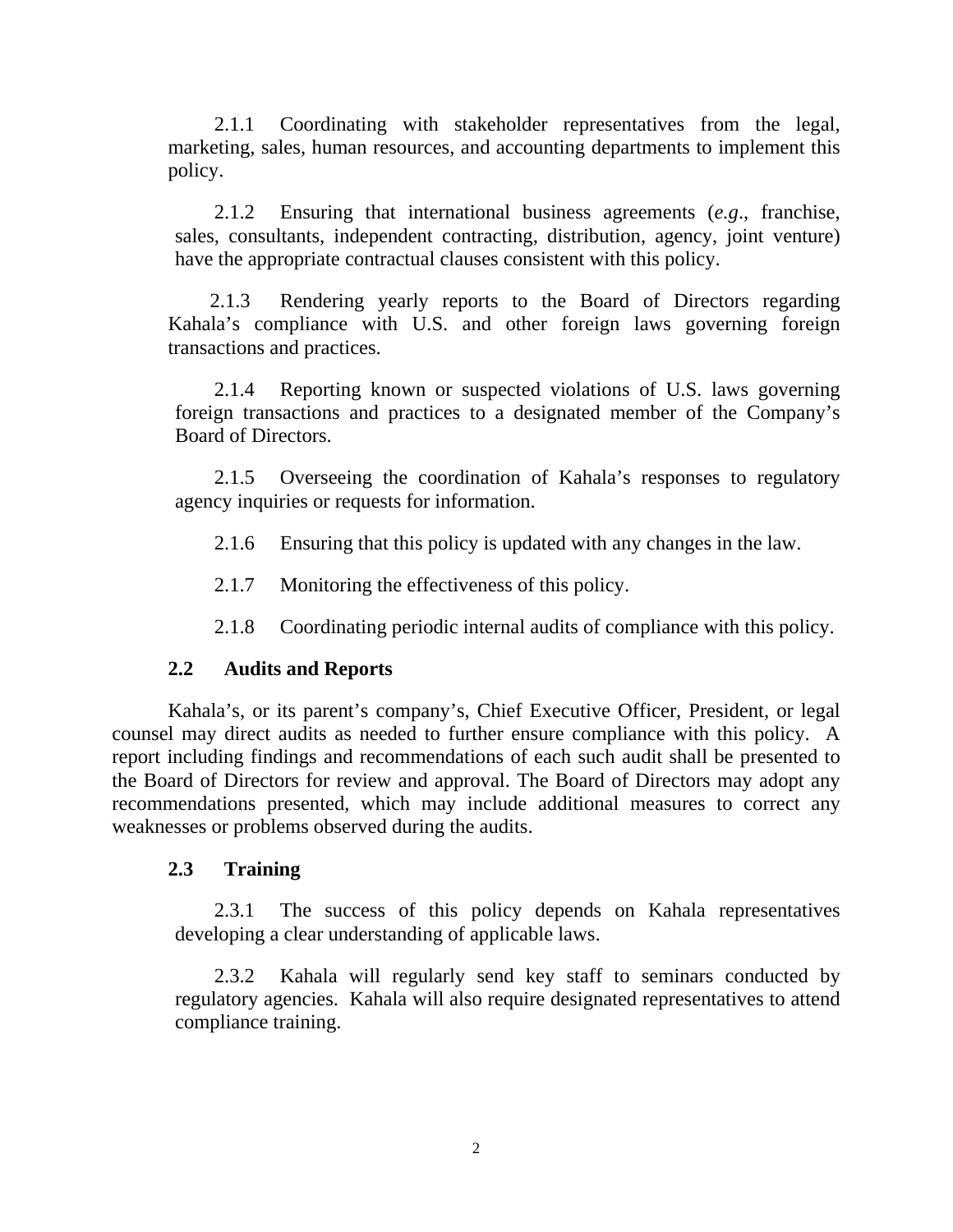2.3.3 A copy of all handouts, sign-in rosters, and similar materials generated from any training attended by Kahala representatives will be maintained by the legal department pursuant to Section 2.4 below.

### **2.4 Records Maintenance**

2.4.1 "FCP Records" include any and all records maintained by Kahala, including export documentation, correspondence, contracts, invitations to bid, proposals, books of account, financial documents, restrictive trade practice or boycott documents and reports, and other records, that relate in any way to transactions with foreign persons, entities, or governments and practices related to same.

2.4.2 FCP Records will be retained for at least **five years** from the time a respective transaction **ends**. For example, even though an initial transaction that may be subject to an FCPA violation is completed, if a separate agency, distributorship, or other agreement is in-place as a result of the initial transaction, then records pertaining to the **entire transaction** must be maintained for five years after the termination of the agreement. Regardless of how long maintained, records implicated by pending government requests, internal investigations, or contract disputes will not be destroyed or disposed of without written authorization from the agency concerned, and the Company's legal counsel.

2.4.3 All FCP Records will be maintained by the designated departmental member in a complete, legible, orderly, and accessible manner.

2.4.3.1 All original FCP Records must be maintained in the form in which they were received or created. In cases where original documents are not the property of Kahala, every effort will be made to obtain a complete, accurate, and legible copy of such documents.

2.4.3.2 For FCP Records stored as digital images, Kahala will maintain a digital storage system capable of readily locating and reproducing all records relating to a particular transaction.

2.4.3.3 Kahala is committed to full, accurate, timely, and understandable disclosures in all documents. In no case shall an entry be made in any document that intentionally obscures or disguises the true nature of a transaction.

#### **2.5 Reporting Suspected Violations**

2.5.1 Effective implementation and administration of this policy requires ongoing and consistent cooperation between Kahala and its representatives. Accordingly, any questionable, unauthorized, or illegal activity, whenever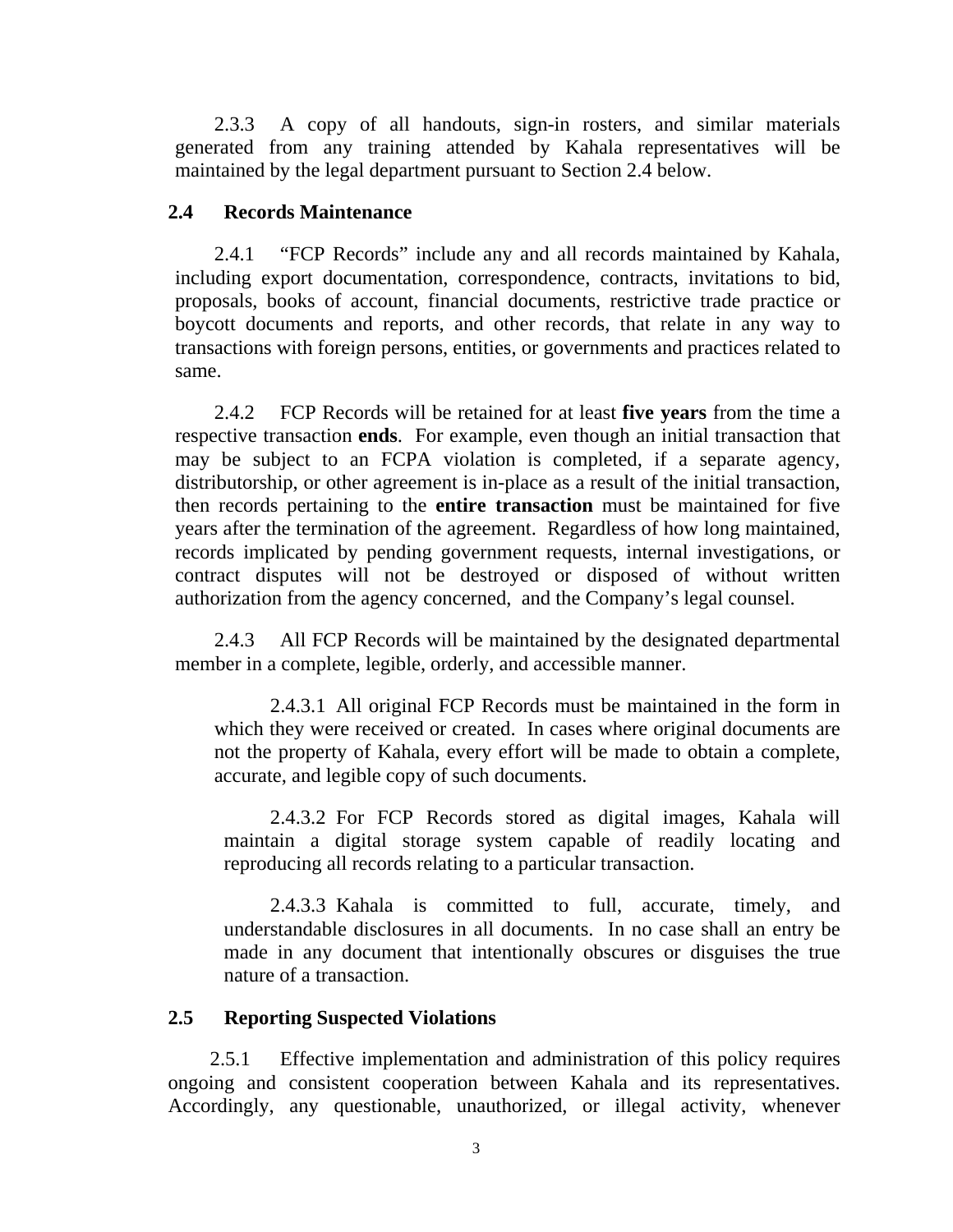discovered, must be immediately reported to the legal department or anonymously via www.kahalamgmt.com/international/policies/fcpa.

2.5.2 Any person may submit a good faith complaint regarding perceived violations. Once received, Kahala is committed to investigating and responding to any report of a violation.

2.5.3 Kahala will not discharge, demote, suspend, threaten, harass, or in any manner discriminate against any representative in the terms and conditions of any agreement based upon any lawful actions of such representative with respect to good faith reporting of complaints regarding foreign transactions or practices.

2.5.4 Kahala follows a zero-tolerance standard for willful violations of this policy and applicable laws. Accordingly, following an investigation, any verified violation may lead to disciplinary action, up to and including termination of employment and/or termination of all other contracts with the representative.

2.5.5 The legal department will maintain a log of all reports of violations, tracking their receipt, investigation, and resolution, and shall prepare a periodic summary report thereof for review by the Board of Directors.

# **2.6 Compliance with Laws of Other Countries**

Kahala's policy requires representatives to comply with the laws of the country in which they are doing business. If representatives have any doubt about the applicable law of a foreign country, or if local law conflicts with this or any other Kahala policy, they must consult with the Company's legal counsel.

# **2.7 No Gifts to Foreign Government Officials**

No Kahala employee or anyone directly acting for Kahala may give, or promise to give, money or anything of value to an executive, official, or employee of any customer, government, or its agency, political party (including candidates for political office), or other organization if it is intended to influence Kahala's business relationship with them. Specifically, such payments must not be made to obtain or retain business or secure any improper advantage. There are limited exceptions to the FCPA, which may only be authorized in writing by the Company's Chief Executive Officer, President, or Board of Directors.

# **2.8 Gifts to Private Individuals or Companies**

Meals, refreshments, and entertainment of reasonable value may be provided in conjunction with business discussions with non-government personnel. Gifts, other than those of reasonable value, to private individuals or companies are prohibited, unless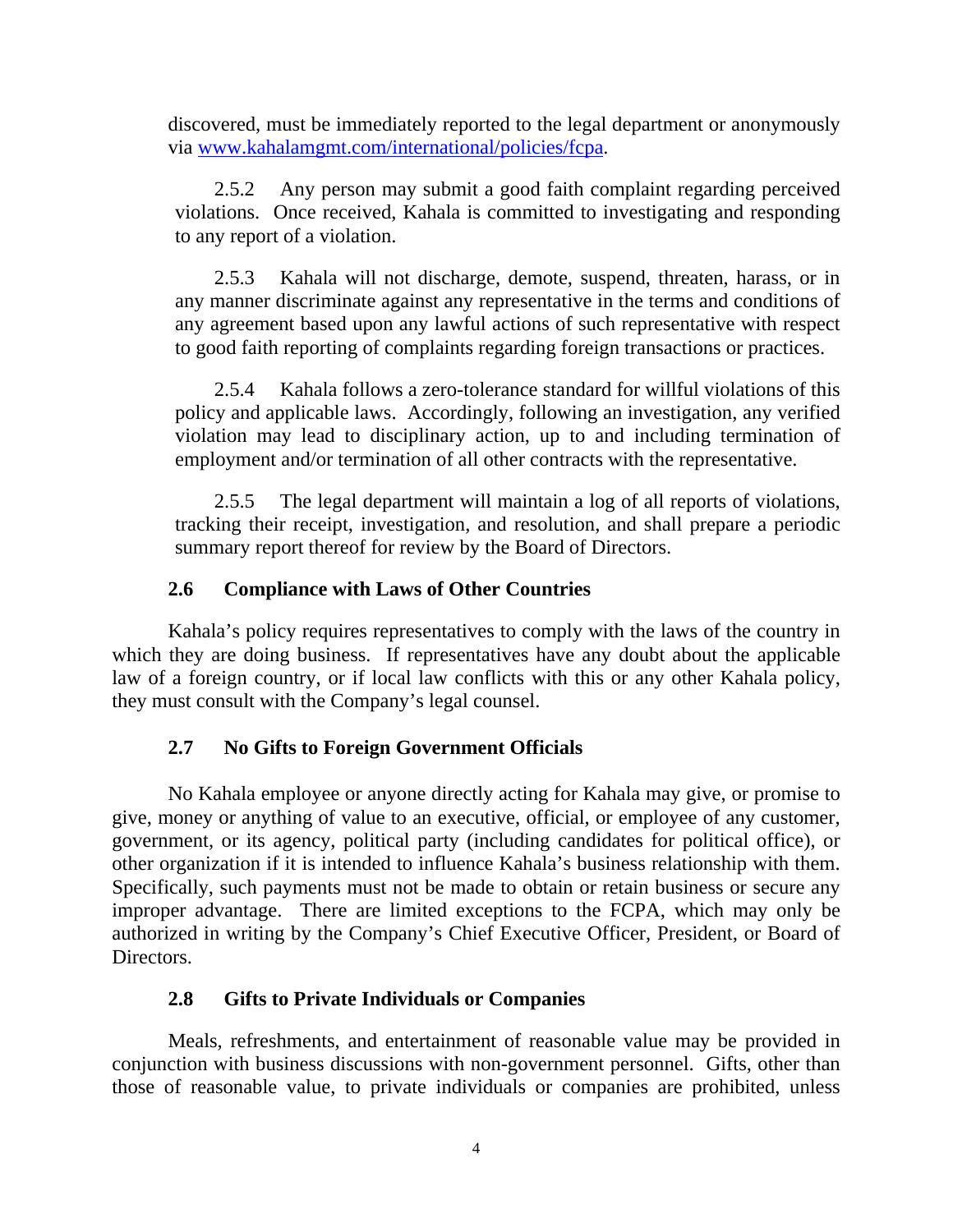specifically approved in writing by the Company's Chief Executive Officer, President, or Board of Directors.

# **2.9 Gifts to Kahala Employees**

Employees may accept meals, refreshments, or entertainment occasionally and of reasonable value in connection with business discussions. For items where a determination of dollar value is not possible, a common sense determination should dictate what would be considered lavish, extravagant, or frequent. Regardless of this determination and the value of a gift, no gift can be accepted if it may be construed in any way as an attempt by the offering party to secure favorable treatment. Under no circumstance may an employee accept funds in connection with business discussions. The Company recommends that any gifts (other than meals, refreshments, or entertainment of reasonable value) offered to or accepted by Kahala employees be reported in writing to the Company's legal counsel.

# **2.10 No Company Political Contributions**

 2.10.1 As a matter of policy, Kahala will not make political contributions domestically or in foreign countries.

 2.10.2 Kahala in no way discourages representatives from participating in the political process in their own right, including the making of voluntary contributions to candidates or parties of their choosing; provided, however, that such political contributions are never conditioned upon any agreement or understanding to take or refrain from taking any particular governmental action on behalf of Kahala. Any employee involvement must be on an individual basis on an employee's own time and expense, and an employee may not use Kahala's facilities in connection with political activities, candidates, or parties.

2.10.3 Kahala forbids any pressure, direct or implied, that infringes upon an employee's right to decide whether, to whom, and in what amount they make personal political contributions.

## **2.11 Charitable Donations**

 2.11.1 All charitable donations by Kahala will be approved in advance by the Company's Board of Directors, Chief Executive Officer, President, or legal counsel based on the following requirements:

 2.11.1.1 The intended recipient is a legitimate charitable organization that does not support terrorism and there is a proper charitable reason for the donation;